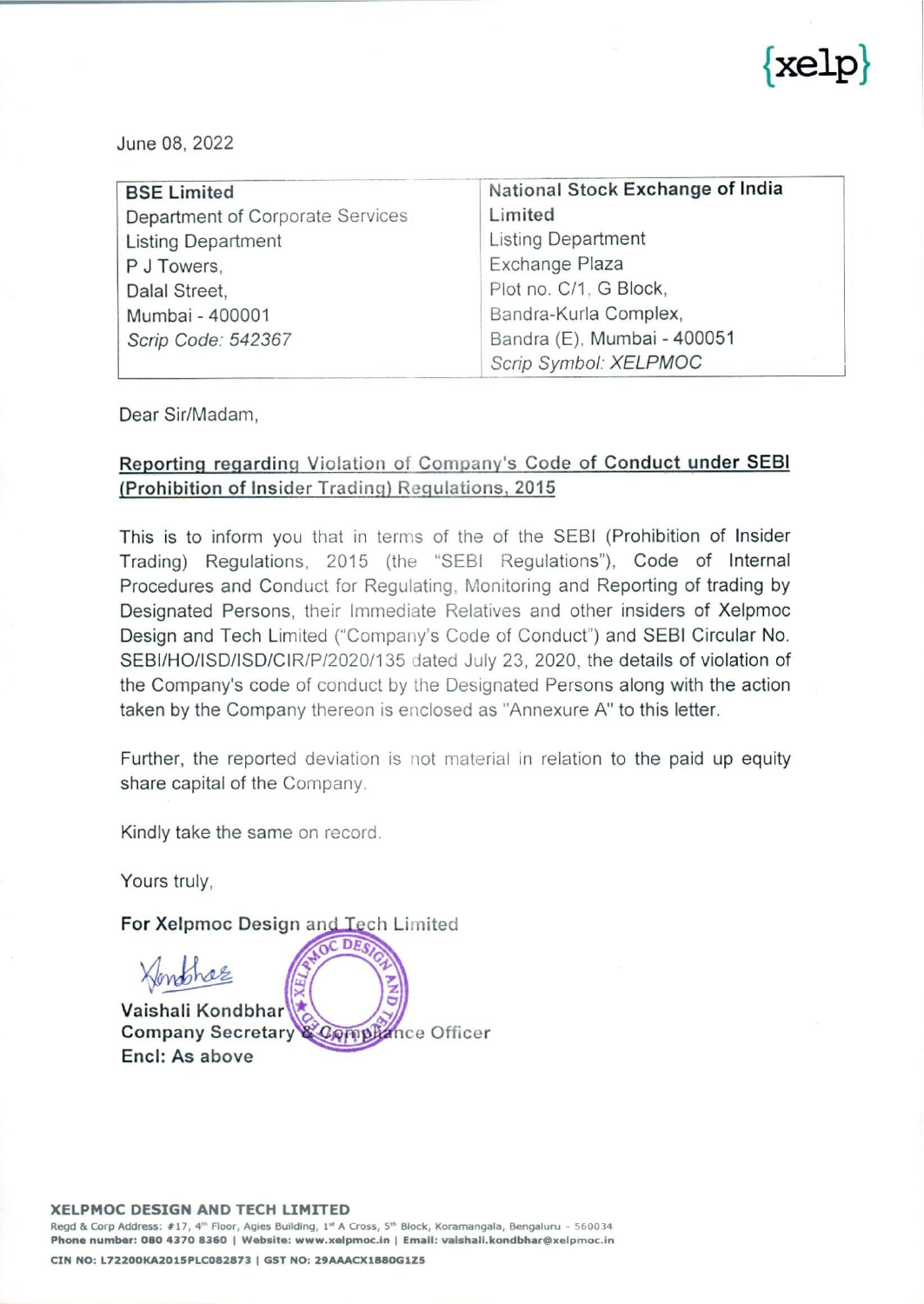

## Annexure A

## Report by Xelpmoc Design and Tech Limited for violations related to Code of Conduct under SEBI (Prohibition of Insider Trading) Regulations, 2015. Report by<br>Schedule ations related to Cod<br>g) Regulations, 2015<br>ion of Insider Trading)

| Annexure A<br>Report by Xelpmoc Design and Tech Limited for violations related to Code of Conduct<br>under SEBI (Prohibition of Insider Trading) Regulations, 2015.<br>Schedule B read with Regulation 9 (1) of SEBI (Prohibition of Insider Trading) Regulations,<br>2015<br>Sr. No.<br>Particulars<br><b>Details</b><br>1<br>Name of<br>the<br>listed<br>company/ Intermediary/<br>Fiduciary<br>$\overline{2}$<br>Please tick appropriate checkbox<br>Listed Company<br>Reporting in capacity of:<br>√⊡Listed Company<br>$\pm$ Intermediary<br>Fiduciary<br>3<br>A. Details of Designated Person (DP)<br>i.<br>Name of the DP<br>Ms. Arunima Jain<br>ii.<br>PAN of the DP<br>AXMPJ1596M<br>iii.<br>Designation of DP<br>Programme Manager<br>iv.<br>Functional Role of DP<br>Manager of the Company.<br>Whether DP is Promoter or belongs to<br>V.<br><b>No</b><br>Promoter Group<br>B. If Reporting is for immediate relative of DP<br>i<br>Name of the immediate relative of DP<br>$\overline{\phantom{a}}$<br>Ιi<br>PAN of the immediate relative of DP<br>C. Details of transaction(s)<br>Ť<br>Name of the Scrip<br>BSE: 542367 |  | $\{ \text{xelp} \}$                                                   |
|---------------------------------------------------------------------------------------------------------------------------------------------------------------------------------------------------------------------------------------------------------------------------------------------------------------------------------------------------------------------------------------------------------------------------------------------------------------------------------------------------------------------------------------------------------------------------------------------------------------------------------------------------------------------------------------------------------------------------------------------------------------------------------------------------------------------------------------------------------------------------------------------------------------------------------------------------------------------------------------------------------------------------------------------------------------------------------------------------------------------------------------|--|-----------------------------------------------------------------------|
|                                                                                                                                                                                                                                                                                                                                                                                                                                                                                                                                                                                                                                                                                                                                                                                                                                                                                                                                                                                                                                                                                                                                       |  |                                                                       |
|                                                                                                                                                                                                                                                                                                                                                                                                                                                                                                                                                                                                                                                                                                                                                                                                                                                                                                                                                                                                                                                                                                                                       |  |                                                                       |
|                                                                                                                                                                                                                                                                                                                                                                                                                                                                                                                                                                                                                                                                                                                                                                                                                                                                                                                                                                                                                                                                                                                                       |  |                                                                       |
|                                                                                                                                                                                                                                                                                                                                                                                                                                                                                                                                                                                                                                                                                                                                                                                                                                                                                                                                                                                                                                                                                                                                       |  | Xelpmoc Design and Tech Limited                                       |
|                                                                                                                                                                                                                                                                                                                                                                                                                                                                                                                                                                                                                                                                                                                                                                                                                                                                                                                                                                                                                                                                                                                                       |  |                                                                       |
|                                                                                                                                                                                                                                                                                                                                                                                                                                                                                                                                                                                                                                                                                                                                                                                                                                                                                                                                                                                                                                                                                                                                       |  |                                                                       |
|                                                                                                                                                                                                                                                                                                                                                                                                                                                                                                                                                                                                                                                                                                                                                                                                                                                                                                                                                                                                                                                                                                                                       |  |                                                                       |
|                                                                                                                                                                                                                                                                                                                                                                                                                                                                                                                                                                                                                                                                                                                                                                                                                                                                                                                                                                                                                                                                                                                                       |  |                                                                       |
|                                                                                                                                                                                                                                                                                                                                                                                                                                                                                                                                                                                                                                                                                                                                                                                                                                                                                                                                                                                                                                                                                                                                       |  |                                                                       |
|                                                                                                                                                                                                                                                                                                                                                                                                                                                                                                                                                                                                                                                                                                                                                                                                                                                                                                                                                                                                                                                                                                                                       |  | Ms. Arunima Jain is a Programme                                       |
|                                                                                                                                                                                                                                                                                                                                                                                                                                                                                                                                                                                                                                                                                                                                                                                                                                                                                                                                                                                                                                                                                                                                       |  |                                                                       |
|                                                                                                                                                                                                                                                                                                                                                                                                                                                                                                                                                                                                                                                                                                                                                                                                                                                                                                                                                                                                                                                                                                                                       |  |                                                                       |
|                                                                                                                                                                                                                                                                                                                                                                                                                                                                                                                                                                                                                                                                                                                                                                                                                                                                                                                                                                                                                                                                                                                                       |  |                                                                       |
|                                                                                                                                                                                                                                                                                                                                                                                                                                                                                                                                                                                                                                                                                                                                                                                                                                                                                                                                                                                                                                                                                                                                       |  |                                                                       |
|                                                                                                                                                                                                                                                                                                                                                                                                                                                                                                                                                                                                                                                                                                                                                                                                                                                                                                                                                                                                                                                                                                                                       |  |                                                                       |
|                                                                                                                                                                                                                                                                                                                                                                                                                                                                                                                                                                                                                                                                                                                                                                                                                                                                                                                                                                                                                                                                                                                                       |  | Xelpmoc Design and Tech Limited                                       |
|                                                                                                                                                                                                                                                                                                                                                                                                                                                                                                                                                                                                                                                                                                                                                                                                                                                                                                                                                                                                                                                                                                                                       |  | <b>NSE: XELPMOC</b>                                                   |
| ii<br>No. of shares traded and value (Rs.) (Date-<br>wise)                                                                                                                                                                                                                                                                                                                                                                                                                                                                                                                                                                                                                                                                                                                                                                                                                                                                                                                                                                                                                                                                            |  | May 25, 2022: 250 equity shares<br>were purchased for Rs.50,207.18/-. |



## XELPMOC DESIGN AND TECH LIMITED

<u> 1999 - Andrea Albert Albert al III et al. (m. 1989).</u>

Regd & Corp Address: #17, 4" Floor, Agies Building, 1° A Cross, 5" Block, Koramangala, Bengaluru - 560034 Phone number: 080 4370 8360 | Website: www.xelpmoc.in | Email: vaishali.kondbhar@xelpmoc.in

CIN NO: L72200KA2015PLC082873 | GST NO: 29AAACX1880G1Z5